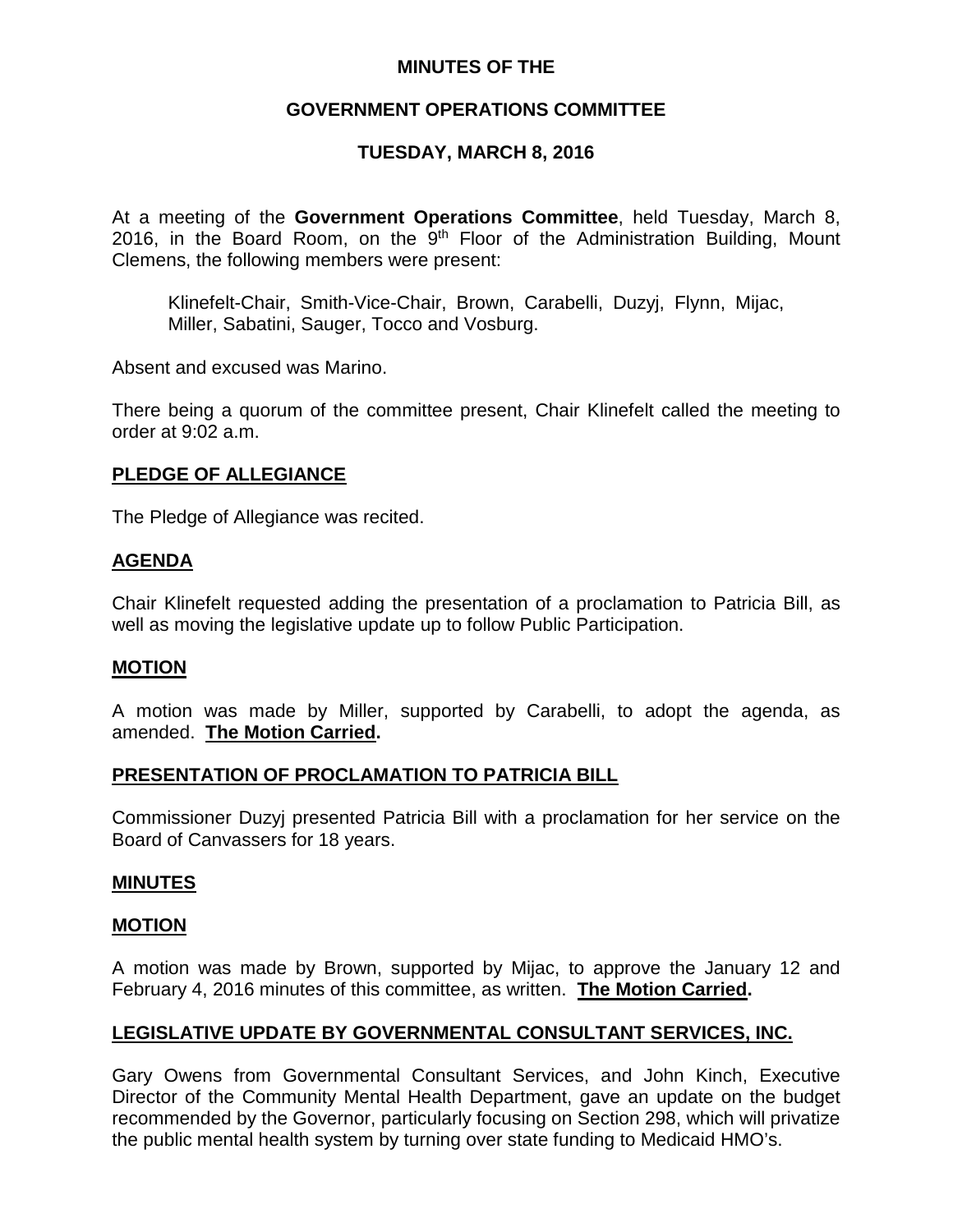#### **Minutes of the Government Operations Committee March 8, 2016 2**

Mr. Kinch spoke about the impact it will have on the community mental health services provided by the County.

The following commissioners spoke: Brown, Smith and Sauger.

# **INTERVIEWS OF CANDIDATES FOR BOARDS & COMMISSIONS APPOINTMENTS**

## **Building Authority Commission**

The following individuals were present:

Bob Kirk Derek Miller

The following commissioners spoke: Flynn and Vosburg.

Note: this appointment will be made at the March 16<sup>th</sup> Full Board meeting.

## **Jury Commission**

The following individual was unable to attend:

Peter J. Maceroni

Note: this appointment will be made at the March 16<sup>th</sup> Full Board meeting.

### **Community Mental Health Board**

The following individuals were present:

Patricia Bill Louis Burdi Linda Busch Rose Mrosewski

The following individual was unable to attend:

Richard Hull

Chair Klinefelt noted that the Full Board meeting date for these appointments has not been determined.

## **MONUMENTATION AGREEMENT WITH GREAT LAKES GEOMATICS, LLC/ CLERK/REGISTER OF DEEDS**

The following individuals were present: Todd Schmitz, Chief Deputy Clerk; Craig Jones, Register of Deeds; Crystal Brenner, Administrative Coordinator, and Martin Dunn, Remonumentation representative.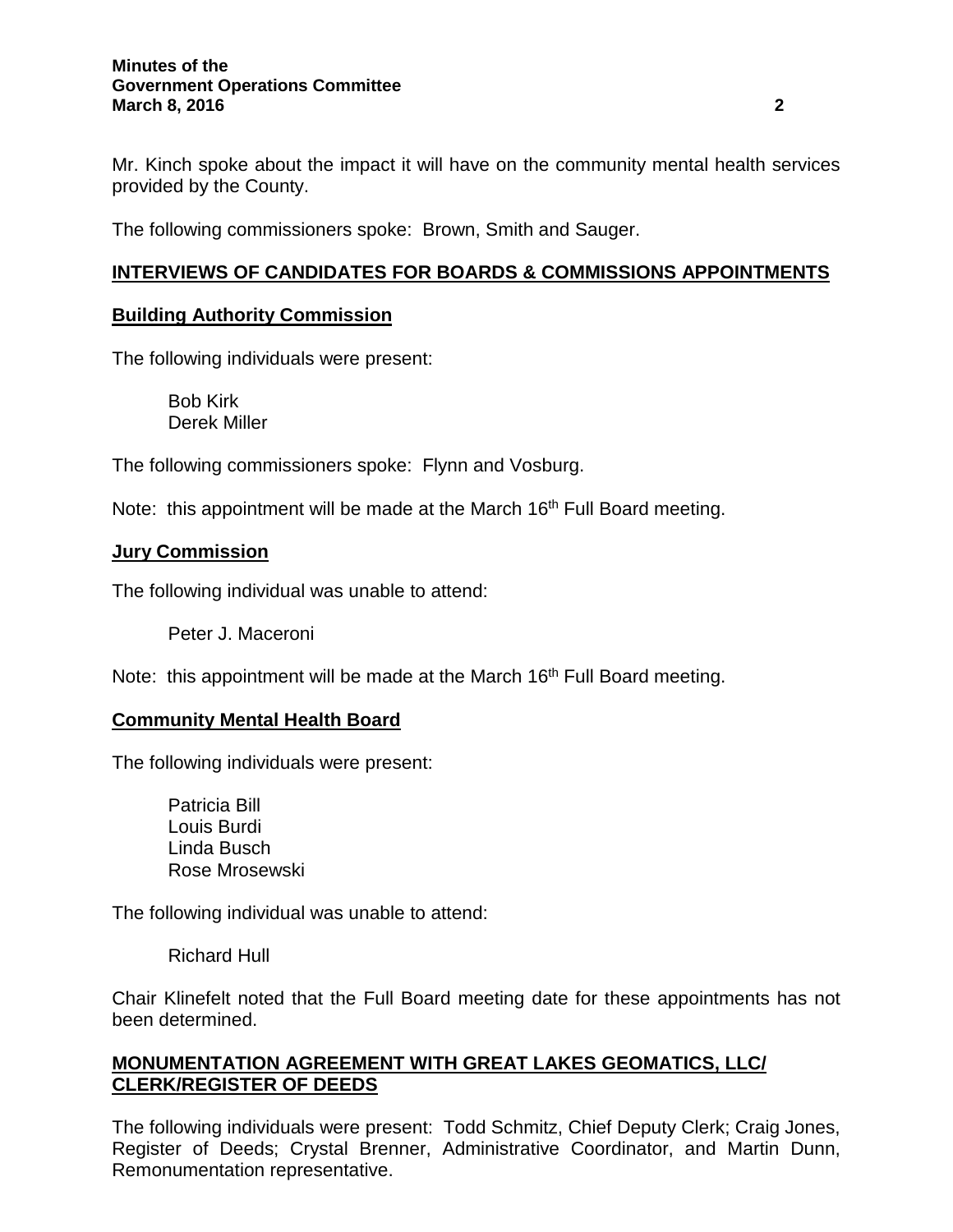### **MOTION**

A motion was made by Carabelli, supported by Smith, to forward to the Finance Committee a recommendation to approve the Macomb County Monumentation Agreement with Great Lakes Geomatics, LLC in the amount of \$46,515 for Remonumentation Grant Year 2016.

The following commissioner spoke: Carabelli.

Chair Klinefelt called for a vote on the motion and **The Motion Carried.**

## **CONTRACT WITH COURTHOUSE TECHNOLOGIES, LTD./JURY MANAGEMENT SYSTEM/CLERK/REGISTER OF DEEDS**

Todd Schmitz, Chief Deputy Clerk, summarized changes that have taken place to make the jury system more efficient.

### **MOTION**

A motion was made by Flynn, supported by Duzyj, to forward to the Finance Committee a recommendation to authorize the Clerk/Register of Deeds to renew the Jury Management System contract with Courthouse Technologies, Ltd. at a cost of \$159,129 through December 31, 2017 and an annual cost for years 2018-2021 of \$115,475; funds are available in the Jury Room budget 10116601.

The following commissioner spoke: Flynn.

Chair Klinefelt called for a vote on the motion and **The Motion Carried.**

### **ADOPT RESOLUTION ON POLICY FOR RELEASE OF LEGAL OPINIONS (OFFERED BY MARINO)**

### **COMMITTEE RECOMMENDATION – MOTION**

A motion was made by Vosburg, supported by Sauger, to recommend that the Board of Commissioners adopt a resolution on policy for release of legal opinions.

The following commissioner spoke: Vosburg and Flynn.

Chair Klinefelt stated that since Commissioner Marino is the maker of the resolution and is not present, the resolution will be placed on another meeting agenda, which will be determined by the Board Chair.